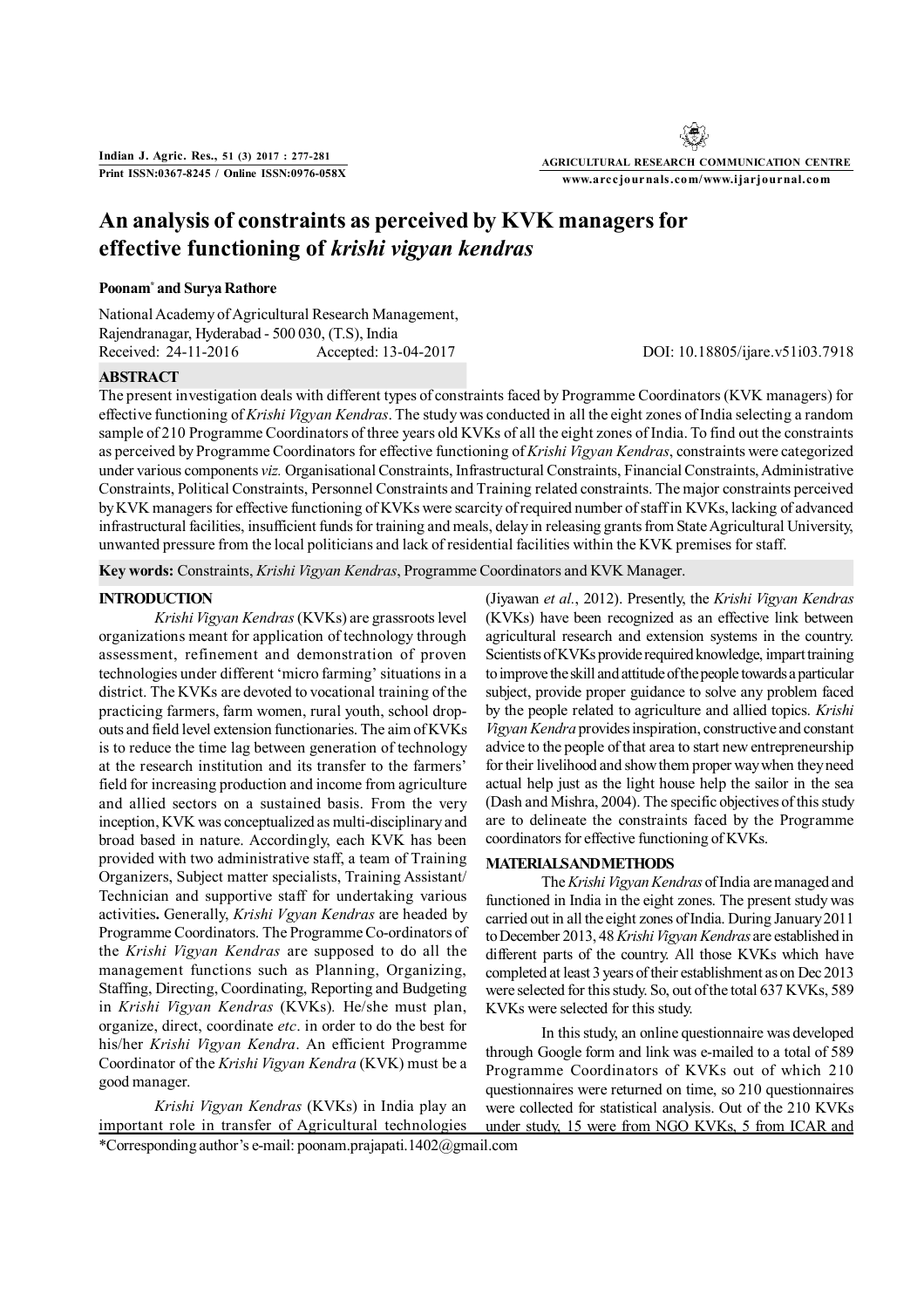remaining 190 were under the administrative control of State Agricultural Universities.

Constraints were studied under various components *viz.* Organisational Constraints, Infrastructural Constraints, Financial Constraints, Administrative Constraints, Political Constraints, Personnel Constraints and Training related constrains. On the basis of review of literature under each component, the various aspects were identified and the respondents were asked to give the response on five-point continuum. After that on the basis of scores in each category of constraints, Weighted Mean Score Value was calculated for each dimension. Ranking for each item under its main component has been done.

### **RESULTS AND DISCUSSION**

Several constraints had been encountered by the Programme Coordinators while taking up their responsibility as head. For the present study, in order to study various types of constraints, items were collected under each category as mentioned in methodology.

**Organisational Constraints:** The data in Table 1 depicts organisational constraints *viz*. 'Number of vacant posts of the subordinate staff' which was ranked first (3.66) followed by 'Permanent labour problems' second (3.57), 'Nonavailability of technical/supporting staff to help in research work' had ranked third (3.47), 'Insufficient provision for mobility' ranked fourth (3.09), 'Lack of promotion channel for the staff of KVK' had ranked fifth' (3.04), 'Staff does not stay in campus' got sixth ranked (3.00), 'Lack of co-ordination' was ranked seventh (2.19) and 'More distance between KVK and village' was ranked eighth (2.95). Thus, the results of study reflected that lack of promotion channel for the staff of KVK, Permanent labour problems, Non-availability of technical/supporting staff to help in research work as the major organizational related constraints faced by the Programme Coordinators for effective functioning of KVKs. Thus, Programme Coordinators found it difficult to manage KVKs effectively due to number of staff positions vacant in *Krishi Vigyan Kendras*. The findings are supported with the findings of Chauhan and Chauhan (2012), Jyothi (2006), Yadkikar (1991) and Samanta (1988) who reported that required strength of subordinates was lacking in *Krishi Vigyan Kendras*.

**Infrastructural Constraints:** Table 2 illustrates the rank order of infrastructural constraints *viz.* 'Lacking of advanced infrastructural facilities' was ranked first (3.47) followed by 'Non availability of good demonstration units' ranked second (3.19), 'No provision for building maintenance' was ranked third (3.00), 'Poor physical facilities' was ranked fourth (2.95), and 'unavailability of modern information communication technology' was ranked fifth (2.80). For effective functioning of *Krishi Vigyan Kendras*, there is a need to established well-structured infrastructure with facilities of proper electricity and other facilities such as good demonstration units. There is also a need to monitor the constructed buildings and units of KVKs. In this information era, advanced information communication technologies such as e-linkages and Wi-Fi campus are necessary for effective functioning of *Krishi Vigyan Kendras*.

The results in Table 3 reveal that under the financial constraints 'Insufficient funds for training and meals' was ranked first (3.47) followed by 'Untimely flow of funds for the extension activities and Front Line Demonstrations' and 'Intermittent flow of the funds from organization to KVK head for carrying out mandated activities' had ranked second (3.42), 'lengthy official procedures for getting financial approvals' was ranked third (3.19) by Programme Coordinators of KVKs. 'Inadequate funds and lack of

**Table 1:** Ranking of items under Organisational Constraints.

|                                                                         |                         | $n=210$     |
|-------------------------------------------------------------------------|-------------------------|-------------|
| <b>Organisational Constraints</b>                                       | <b>Mean Score Value</b> | Rank        |
| Insufficient provision for mobility                                     | 3.09                    | IV          |
| Staff does not stay in campus                                           | 3.00                    | VI          |
| Permanent labour problems                                               | 3.57                    | Н           |
| More distance between KVK and village                                   | 2.95                    | <b>VIII</b> |
| Non-availability of technical/supporting staff to help in research work | 3.47                    | Ш           |
| Lack of co-ordination                                                   | 2.19                    | VІІ         |
| Lack of promotion channel for the staff of KVK                          | 3.04                    |             |
| Number of vacant posts of the subordinate staff                         | 3.66                    |             |

| Table 2: Ranking of items under Infrastructural Constraints |  |  |  |  |
|-------------------------------------------------------------|--|--|--|--|
|-------------------------------------------------------------|--|--|--|--|

|                                                               | $n=210$                 |      |  |
|---------------------------------------------------------------|-------------------------|------|--|
| <b>Ifrastructural Constraints</b>                             | <b>Mean Score Value</b> | Rank |  |
| Non availability of good demonstration units                  | 3.19                    |      |  |
| No provision for building maintenance                         | 3.00                    | Ш    |  |
| Poor physical facilities                                      | 2.95                    | IV   |  |
| Lacking of advanced infrastructural facilities                | 3.47                    |      |  |
| Unavailability of modern information communication technology | 2.80                    |      |  |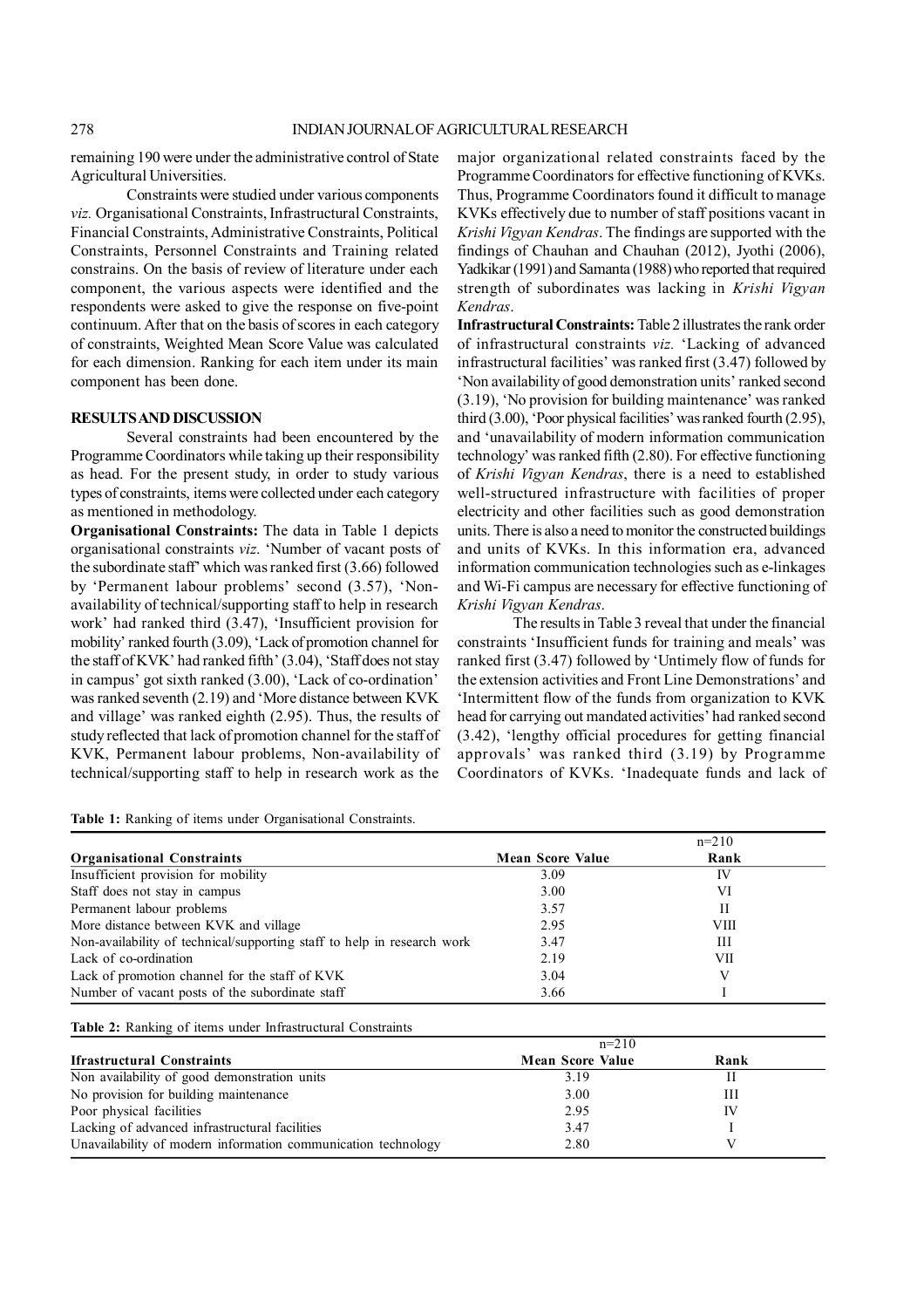**Table 3:** Ranking of items under Financial Constraints

|                                                                                                   |                         | $n=210$ |
|---------------------------------------------------------------------------------------------------|-------------------------|---------|
| <b>Financial Constraints</b>                                                                      | <b>Mean Score Value</b> | Rank    |
| Insufficient funds for training and meals                                                         | 3.47                    |         |
| Insufficient revolving funds                                                                      | 2.71                    |         |
| Inadequate funds and lack of travelling allowances                                                | 2.95                    | IV      |
| Intermittent flow of the funds from organization to KVK head for carrying out mandated activities | 3.42                    | H       |
| Untimely flow of funds for the extension activities and Front Line Demonstrations                 | 3.42                    |         |
| Lengthy official procedure for getting financial approvals                                        | 3.19                    | Ш       |

travelling allowances' was ranked fourth (2.95) and 'Insufficient revolving funds' was ranked fifth (2.71).

While discussing with Programme Coordinators, it was indicated that there is a need to increase fund of training and meals for farmers because allocation of little amount on meals is a barrier for KVK to manage an effective training programme for farmers. In on campus training, farmers demand a good quality meals and training which need a good amount of fund.

This finding is supported with the findings of Giakwad and Gunjal (2000) who found that insufficient fund for training and meals was the constraint faced by all KVKs**.** Chauhan and Chauhan (2012) who also found that majority of KVKs faced financial constraints.

**Administrative Constraints:** The results of Table 4 reveals that under administrative constraints 'Delay in releasing grants from State Agricultural Universities was ranked first (2.90) followed by 'Freedom of work that is, power of taking individual decisions for handling research projects was ranked second (2.71), 'Post of an employee shown in KVK but placed at some other place' was ranked third (2.66) and 'Frequent transfer of staff' was ranked fourth (2.23).

Majority of the KVKs under study were under the administrative control of State Agricultural Universities and the constraint which was ranked first by the respondents as 'delay in releasing funds'. Funds are provided to KVKs by the Indian Council of Agricultural Research through the Agricultural Technology Application Research Institutes (formerly Zonal Project Directorate). In KVKs under SAUs, government, funds are released to the University, Head of the Finance and Accounts wing who in turn should transfer the funds to the respective KVK account without any delay under intimation to the ATARI whereas in KVKs governed by NGOs, funds are transferred to KVKs directly by ATARI. This can be attributed to the fact that funds reach the university KVKs through the finance section of the University once it reaches from the ICAR and if University takes its own time in releasing the funds to KVKs, it might be delayed.

Under political constraints the results showed in Table 5 'Unwanted pressure from the local politicians to fetch more benefits from KVK schemes in their own jurisdiction' was ranked first (2.00) followed by 'Political pressure for providing KVK guest house to state government or political people' ranked second (1.95) and 'Political pressure to allow the use of conference hall of KVK for political function' ranked third (1.85). It is often seen that the political party in power wants to use the KVK conference halls, guest house very often thus hampering the regular functioning of KVK activities.

The Table 6 illustrates the rank order of personal constraints *viz.* 'Lack of residential facilities' was ranked first (3.04), 'Lack of field visits and skill teaching' ranked second' (2.47), 'Ineffective linkage with other organizations and personnel management policy' ranked third (1.85) and

**Table 4:** Ranking of items under Administrative Constraints

|                                                                                              |                         | $n=210$ |
|----------------------------------------------------------------------------------------------|-------------------------|---------|
| <b>Administrative Constraints</b>                                                            | <b>Mean Score Value</b> | Rank    |
| Frequent transfer of staff.                                                                  | 2.23                    | IV      |
| Delay in releasing grants from State Agricultural University                                 | 2.90                    |         |
| Freedom of work that is power of taking individual decisions for handling research projects. | 2.71                    | Н       |
| Post of an employee shown in KVK but placed at some other place.                             | 2.66                    | Ш       |

**Table 5:** Ranking of items under Political Constraints.

| $n=210$                                                                                                       |       |                   |  |
|---------------------------------------------------------------------------------------------------------------|-------|-------------------|--|
| <b>Political Constraints</b>                                                                                  |       | <b>Mean Score</b> |  |
| Rank                                                                                                          |       |                   |  |
|                                                                                                               | Value |                   |  |
| Unwanted pressure from the local politician to fetch more benefits from KVK schemes to their own jurisdiction | 2.00  |                   |  |
| Political pressure for providing KVK guest house to state government or political people.                     | 1.95  |                   |  |
| Political pressure to allow the use of conference hall of KVK for political function.                         | 1.85  | Ш                 |  |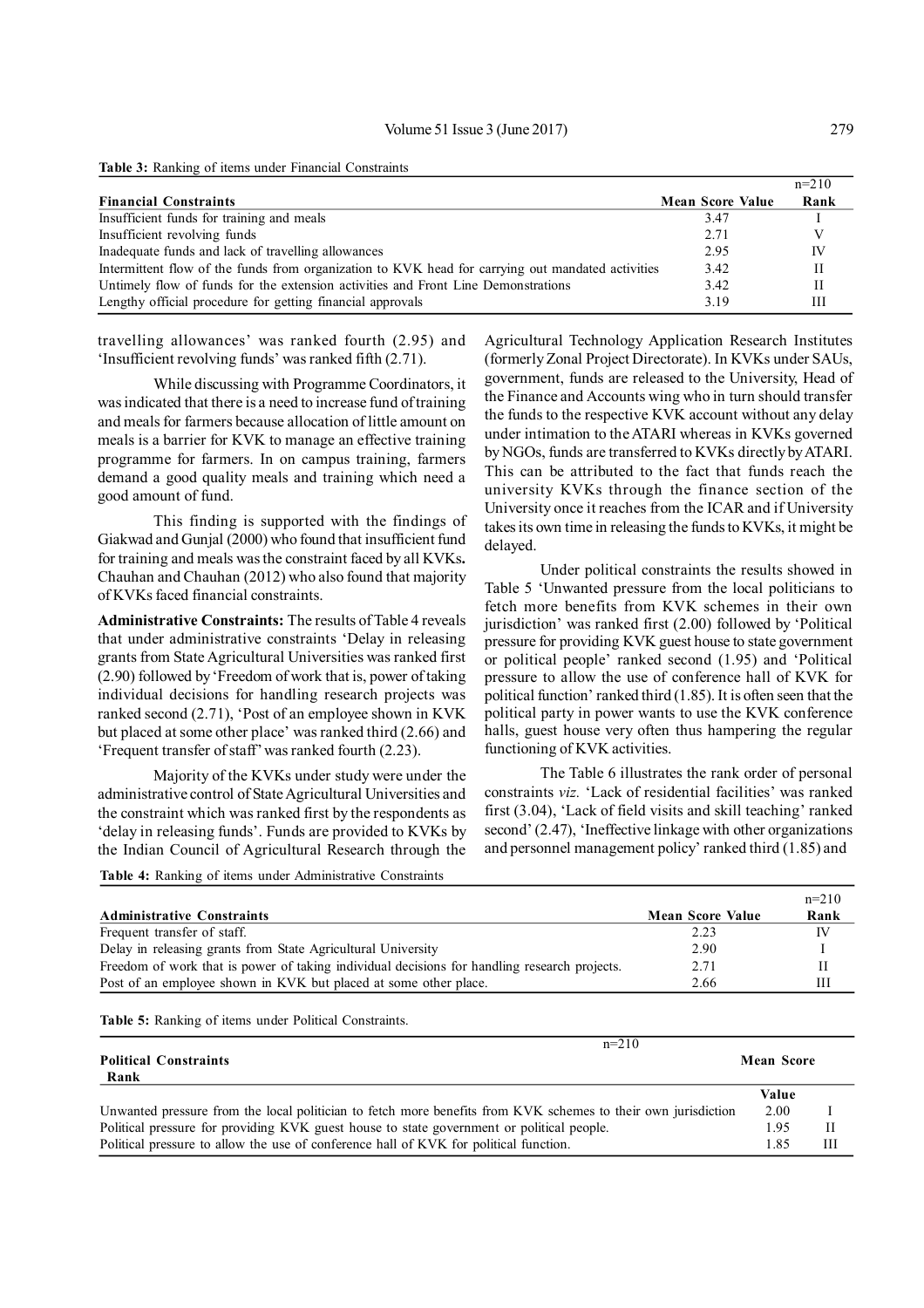**Table 6:** Ranking of items under Personnel Constraints

|                                                                               |                         | $n=210$ |  |
|-------------------------------------------------------------------------------|-------------------------|---------|--|
| <b>Personnel Constraints</b>                                                  | <b>Mean Score Value</b> | Rank    |  |
| Lack of field visits and skill teaching                                       | 2.47                    |         |  |
| Less number of years of experience as programme coordinators.                 | 1.57                    | IV      |  |
| Ineffective linkage with other organizations and personnel management policy. | 1.85                    | Ш       |  |
| Lack of residential facilities                                                | 3.04                    |         |  |

'Less number of years of experience as Programme Coordinators' ranked fourth (1.57).

**Training related constrains:** The data in Table 7 depicts training related constraints *viz.* 'In-service training to all skills' ranked first (3.38) followed by 'Lack of orientation and refresher training' was ranked second (3.23) and 'Lack of capacity building of Programme Coordinators and staff' ranked third (2.85). Majority of Programme Coordinators indicated that there is a need to in-service training for improving their skills for effective functioning of KVKs. This finding is in line with that Jyothi (2006) who found that 56.67 per cent of respondent indicated lack of adequate training to concerned staff as constraints in functioning of KVKs.

**Others Constraints:** Programme coordinators also faced problems such as lack of provident funds, lack of retirement benefits and worried about job security. Some Programme Coordinators also reported that in most of the KVKs, Subject Matter Specialists and Programme Assistants try to join some other institute due to the fact that there is a feeling that our job is not permanent and at the same time there is so much financial constraints that KVK staffs don't get salary for 2-3 months together which indirectly hampers the performance of KVK. These were the problems pertaining to NGO KVKs.

KVKs are over loaded with work, the working pattern of KVK as on date seems to be quite hectic as reported by the respondents. Programme Coordinators have to put in more than 12 to 14 hours of work and the staff is insufficient; due to these conditions, maximum Programme Coordinators have developed health issues. It is concluded that majority of the respondents were in the middle age group, so it might be possible that at this age many people have health issues.

# **SUGGESTIONS GIVEN BY PROGRAMME COORDINATORS**

- The work load on Programme coordinators need to be compared with similar cadre in research and teaching.
- Much time of Subject Matter Specialists is consumed on preparing reports. Number of reports should be curtailed. Subject Matter Specialists should be given higher salary/ early promotions than their counterparts in teaching/

**Table 7:** Ranking of items under Training related constraints

research. Non- teaching staff should also be given the benefit of promotion for the encouragement in work.

• Early release of funds.

• Dedication and involvement in the work of the staff is a must. The staff should not work as young pensioners.

- •Non-Government Organisation KVK staff should be treated at par with State Agricultural Universities/Indian Council of Agricultural Research (ICAR) employees and should provide all the welfare policies applicable to government employees.
- Make all the KVK staff under one umbrella arrangement.
- Timely supply of funds
- Enough residential facilities for KVK staff should be in place within the campus
- Separate fund for farm development should be allocated**.**
- Programme Coordinators should have financial power for KVK activities.

#### **CONCLUSION**

Based on the discussions, this study drew following major conclusions, constraints perceived by KVK managers for effective functioning of KVKs were required strength of subordinates was lacking in KVKs, lacking of advanced infrastructural facilities, insufficient funds for training and meals, Delay in releasing grants from State Agricultural University, unwanted pressure from the local politicians and lack of residential facilities within the KVK premises.

KVK managers who are responsible for effective functioning of *Krishi Vigyan Kendras* (KVK) district level transfer of technology units of the country should maintain the coordination and team spirit in organization. It was observed that working relationships between Programme Coordinator (KVK manager) and employees of KVK must be coordinated, democratic and there is a need for enabling atmosphere in order to upgrade KVKs efficiency and effectiveness. There is a need to increase the number of subordinates to reduce workload of Programme Coordinators of KVK. It is also suggested that there is a need to follow up programme and impact assessment of KVK work in villages for increased effectiveness of KVKs for the betterment of farming community.

|                                                               | $n=210$                 |      |  |
|---------------------------------------------------------------|-------------------------|------|--|
| Training related constrains                                   | <b>Mean Score Value</b> | Rank |  |
| Lack of capacity building of Programme Coordinators and staff | 2.85                    |      |  |
| In-service training to all skills                             | 3.38                    |      |  |
| Lack of orientation and refresher training                    | 3.23                    |      |  |